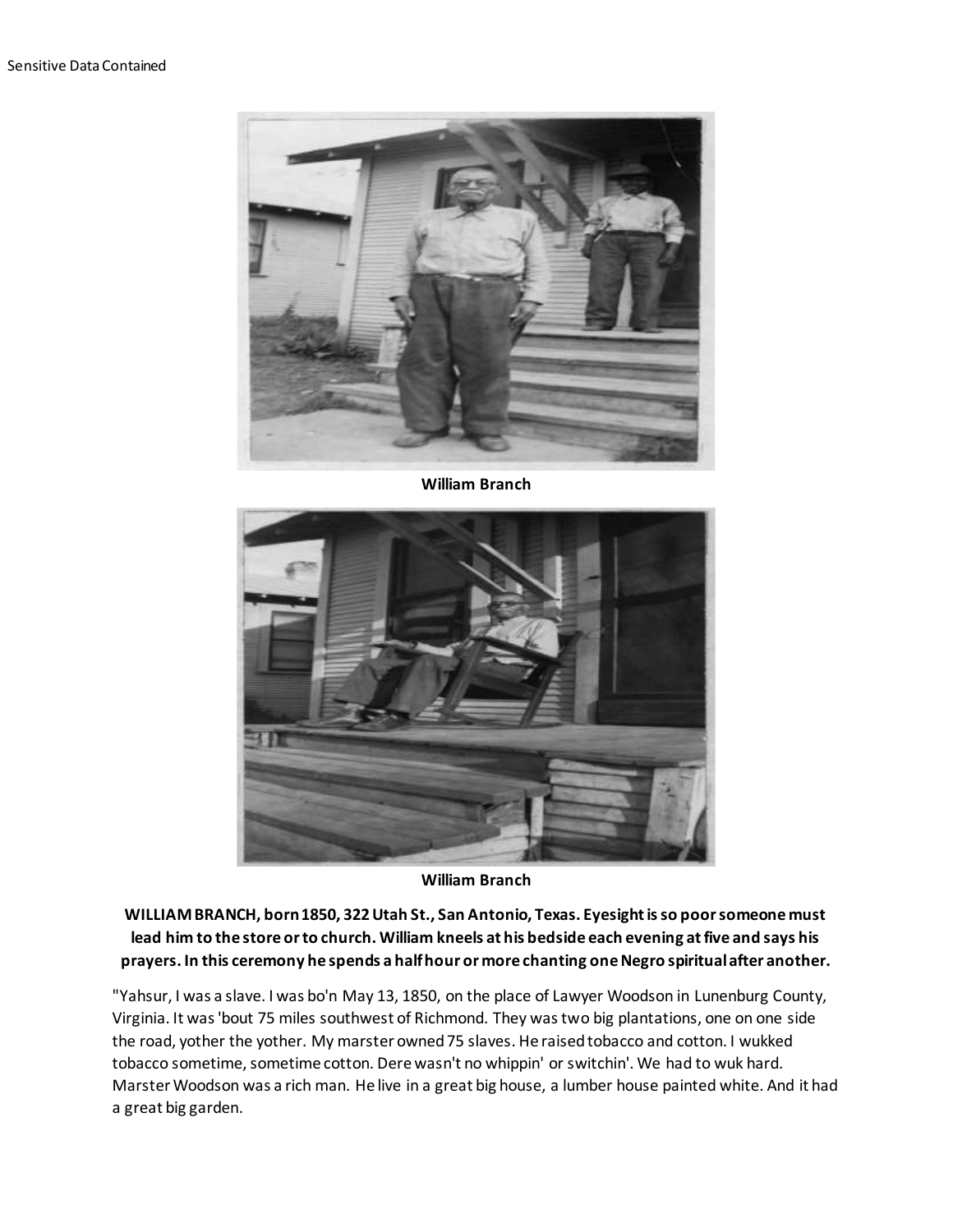"De slaves lives in a long string of log houses. Dey had dirt floors and shingle roofs. Marster Woodson's house was shingle roof too. We had home cured bacon and veg'tables, dried co'n, string beans and dey give us hoe cakes baked in hot ashes. Dere always was lots of fresh milk.

"How'd us slaves git de clothes? We carded de cotton, den de women spin it on a spinnin' wheel. After dat day sew de gahment togeddah on a sewin' machine. Yahsur, we's got sewin' machine, wid a big wheel and a handle. One woman tu'n de handle and de yuther woman do de sewin'.[Pg 144]

"Dat's how we git de clothes for de 75 slaves. Marster's clothes? We makes dem for de whole fam'ly. De missis send de pattren and de slaves makes de clothes. Over nigh Richmond a fren' of Marster Woodson has 300 slaves. Dey makes all de clothes for dem.

"I was with Marster twel de Yankees come down to Virginia in 1861. De sergeant of de Yankees takes me up on his hoss and I goes to Washington wid de Yankees. I got to stay dere 'cause I'd run away from my marster.

"I stay at de house of Marse Frank Cayler. He's an ole time hack driver. I was his houseboy. I stay dere twel de year 1870, den I goes to Baltimore and jines de United States Army. We's sent to Texas 'count of de Indians bein' so bad. Dey put us on a boat at Baltimore and we landed at Galveston.

"Den we marches from Galveston to Fort Duncan. It was up, up, de whole time. We ties our bedclothes and rolls dem in a bundle wid a strap. We walks wid our guns and bedclothes on our backs, and de wagons wid de rations follows us. Dey is pulled by mules. We goes 15 miles ev'ry day. We got no tents, night come, we unrolls de blankets and sleeps under de trees, sometime under de brush.

"For rations we got canned beans, milk and hardtack. De hard tacks is 3 or 4 in a box, we wets 'em in water and cooks 'em in a skillet. We gits meat purty often. When we camps for de night de captain say, 'You'all kin go huntin'.' Before we git to de mountains dere's deer and rabbits and dey ain't no fences. Often in de dark we sees a big animal and we shoots. When we bring 'im to camp, de captain say, 'Iffen de cow got iron burns de rancher gwineter shoot hisself a nigger scout.' But de cow ain't got no iron, it's—what de name of de cow what ain't feel de iron? Mavrick, yahsur. We eats lots[Pg 145] of dem Mavricks. We's goin' 'long de river bottom, and before we comes to Fort Duncan we sees de cactus and muskeet. Dere ain't much cattle, but one colored scout shoots hisself a bear. Den we eats high. Fort Duncan were made of slab lumber and de roof was gravel and grass.

"Den we's ordered to Fort Davis and we's in de mountains now. Climb, climb all day, and de Indians give us a fit ev'ry day. We kills some Indians, dey kills a few soldiers. We was at Fort Clark a while. At Fort Davis I jines de colored Indian Scouts, I was in Capt. George L. Andrew's Co. K.

"We's told de northern Cheyennes is on a rampus and we's goin' to Fort Sill in Indian Territory. Before we gits to Fort Concho (San Angelo) de Comanches and de Apaches give us a fit. We fitten' 'em all de time and when we gits away from de Comanches and Apaches we fitten de Cheyennes. Dey's seven feet tall. Dey couldn't come through that door.

"When we gits to Fort Sill, Gen. Davidson say de Cheyennes is off de reservation, and he say, 'You boys is got to git dem back. Iffen you kill 'em, dey can't git back to de reservation.' Den we goes scoutin' for de Cheyennes and dey is scoutin' for us. Dey gits us first, on de Wichita River was 500 of 'em, and we got 75 colored Indian Scouts. Den Red Foot, de Chief of de Cheyennes, he come to see Capt. Lawson and say he